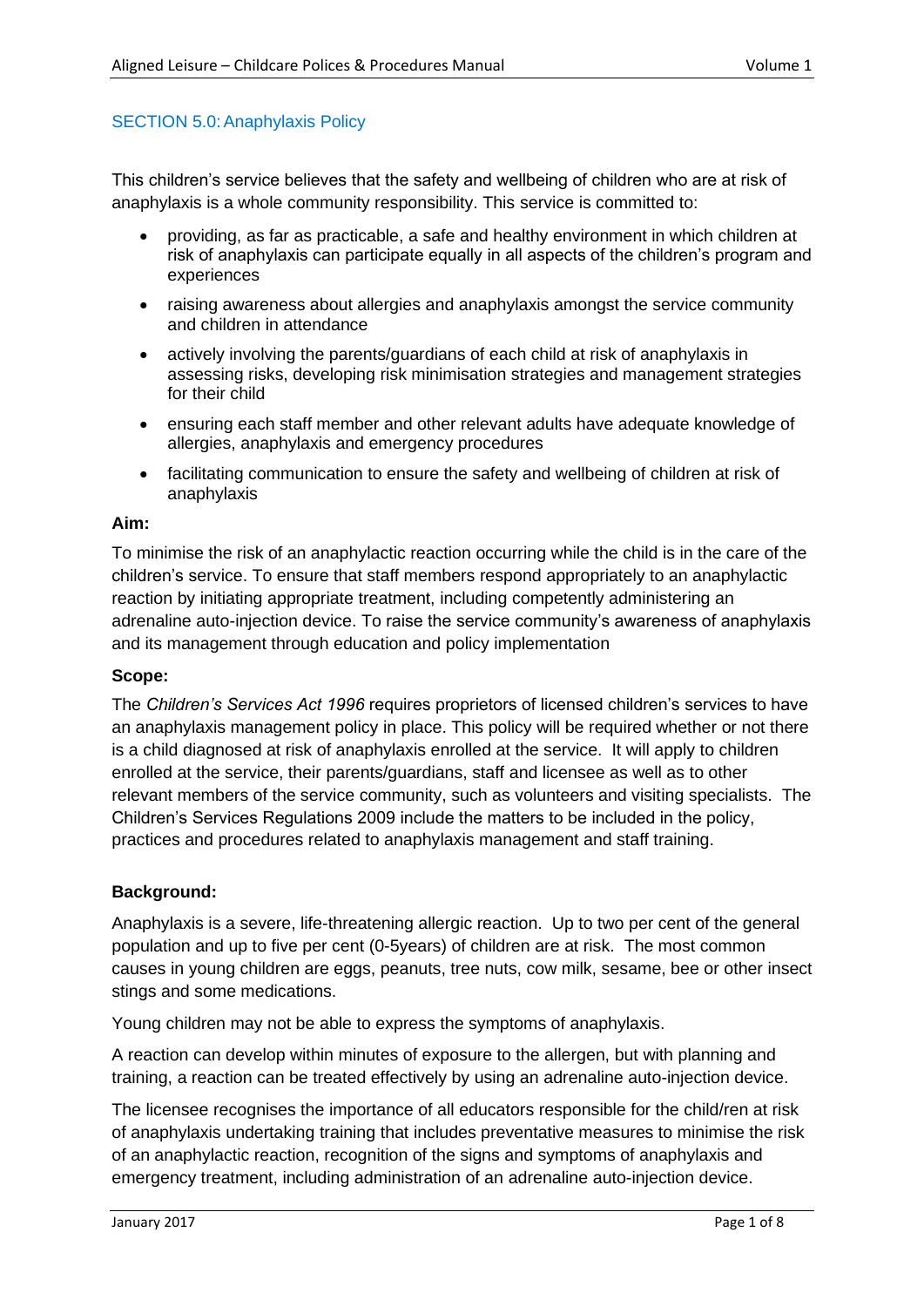Staff /educators and parents/guardians need to be made aware that it is not possible to achieve a completely allergen-free environment in any service that is open to the general community. Staff /educators should not have a false sense of security that an allergen has been eliminated from the environment.

Instead the licensee recognises the need to adopt a range of procedures and risk minimisation strategies to reduce the risk of a child having an anaphylactic reaction, including strategies to minimise the presence of the allergen in the service.

# **Legislation:**

*Children's Services Act 1996*  Children's Services Regulations 2009 *Health Act 1958 Health Records Act 2001 Occupational Health and Safety Act 2004*

## **Procedures:**

### The Primary Nominee shall:

In services where a child diagnosed at risk of anaphylaxis is enrolled the Primary Nominee shall:

- ensure that all staff members have completed first aid and anaphylaxis management training that has been approved by the Secretary at least every 3 years.
- ensure there is an anaphylaxis management policy in place containing the matters prescribed in Schedule 3 of the Children's Services Regulations 2009 (r. 87)
- ensure that the policy is provided to a parent or guardian of each child diagnosed at risk of anaphylaxis at the service (reg 43)
- ensure that all staff in all services whether or not they have a child diagnosed at risk of anaphylaxis undertakes training in the administration of the adrenaline autoinjection device and cardio- pulmonary resuscitation every 12 months (reg 65(1)) recording this in the staff records (reg 38) It is recommended that practise with the trainer auto-injection device is undertaken on a regular basis, preferably quarterly
- conduct an assessment of the potential for accidental exposure to allergens while child/ren at risk of anaphylaxis are in the care of the service and develop a risk minimisation plan for the service in consultation with staff and the families of the child/ren (Schedule 3 of the Regulations)
- ensure that a notice is displayed prominently in the main entrance of the children's service other than a family day care service stating that a child diagnosed at risk of anaphylaxis is being cared for or educated at the service (reg 40)
- ensure that all relief staff members in a service have completed training approved by the Secretary in the administration of anaphylaxis management including the administration of an adrenaline auto-injection device, awareness of the symptoms of an anaphylactic reaction, the child at risk of anaphylaxis, the child's allergies, the individual anaphylaxis medical management action plan and the location of the autoinjection device kit
- ensure that no child who has been prescribed an adrenaline auto-injection device is permitted to attend the service or its programs without the device (Schedule 3 of the Regulations)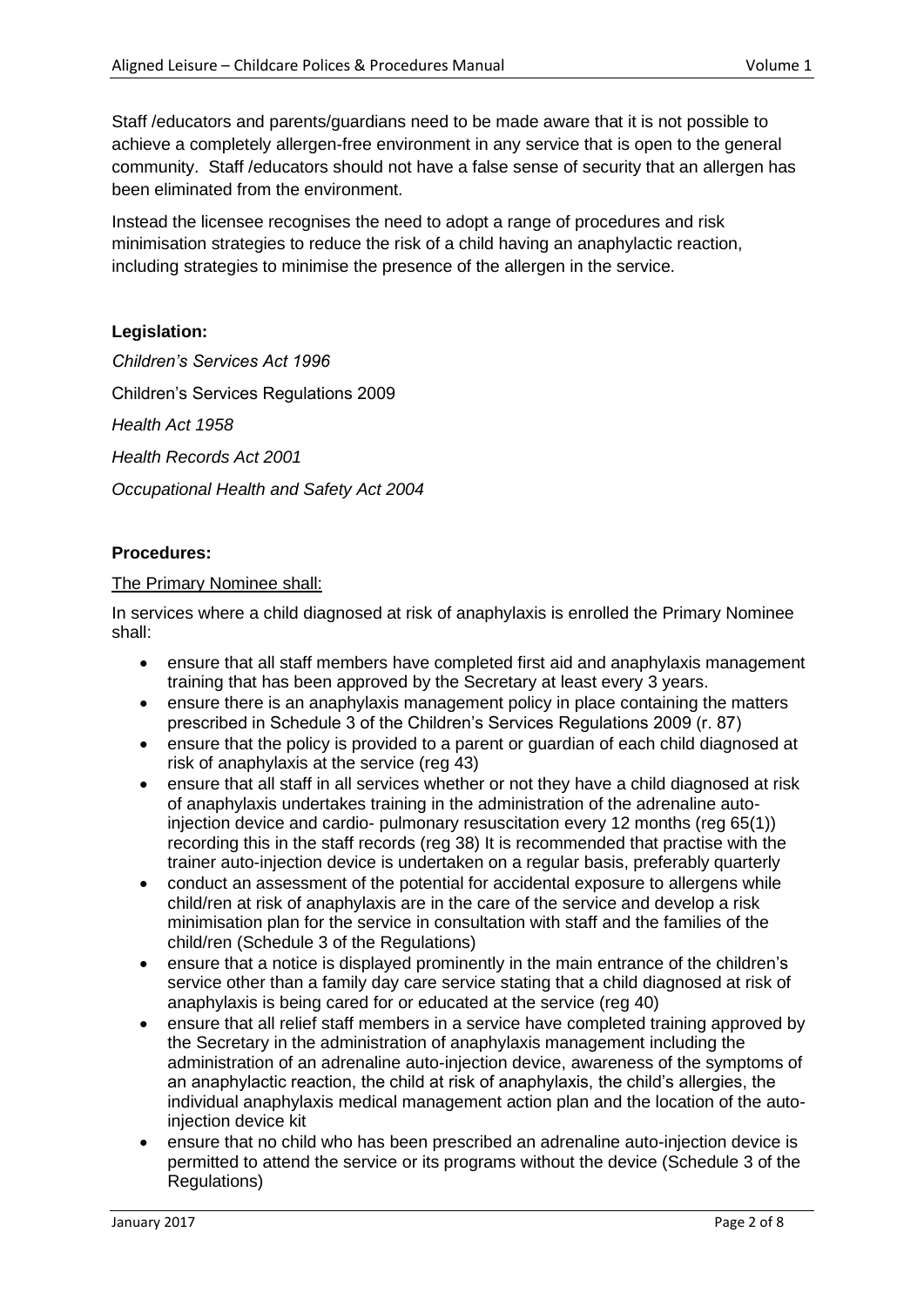- implement the communication strategy and encourage ongoing communication between parents/guardians and staff regarding the current status of the child's allergies, this policy and its implementation (Schedule 3 of the Regulations)
- display an Australasian Society of Clinical Immunology and Allergy inc (ASCIA) generic poster called *Action Plan for Anaphylaxis* in a key location at the service, for example, in the children's room, the staff room or near the medication cabinet
- display an Emergency contact card by the telephone
- comply with the procedures in the services Risk Minimisation Policy and Communication Plan
- ensure that a child's individual anaphylaxis medical management action plan is signed by a Registered Medical Practitioner and inserted into the enrolment record for each child (reg 34). This will outline the allergies and describe the prescribed medication for that child and the circumstances in which the medication should be used.
- ensure that all staff in a service know the location of the anaphylaxis medical management plan and that a copy is kept with the auto-injection device Kit (Schedule 3 of the Regulations)
- ensure that the staff member accompanying children outside the service carries the anaphylaxis medication and a copy of the anaphylaxis medical management action plan with the auto-injection device kit (reg 74(4)(d)).

### Staff responsible for the child at risk of anaphylaxis shall:

- ensure a copy of the child's anaphylaxis medical management action plan is visible and known to staff in a service
- follow the child's anaphylaxis medical management action plan in the event of an allergic reaction, which may progress to anaphylaxis
- in the situation where a child who has not been diagnosed as allergic, but who appears to be having an anaphylactic reaction:
	- Call an ambulance immediately by dialing 000
	- Commence first aid measures
	- Contact the parent/guardian
	- Contact the person to be notified in the event of illness if the parent/guardian cannot be contacted.
	- Administer the center's auto injection device if instructed to do so by 000.
- practice the administration procedures of the adrenaline auto-injection device using an auto-injection device trainer and "anaphylaxis scenarios" on a regular basis, preferably quarterly
- ask all parents/guardians as part of the enrolment procedure, prior to their child's attendance at the service, whether the child has allergies and document this information on the child's enrolment record. If the child has severe allergies, ask the parents/guardians to provide a medical management action plan signed by a Registered Medical Practitioner
- ensure that an anaphylaxis medical management action plan signed by the child's Registered Medical Practitioner and a complete auto-injection device kit (which must contain a copy the child's anaphylaxis medical management action plan) is provided by the parent/guardian for the child while at the service
- ensure that the auto-injection device kit is stored in a location that is known to all staff, including relief staff; easily accessible to adults (not locked away); inaccessible to children; and away from direct sources of heat (reg 84(3))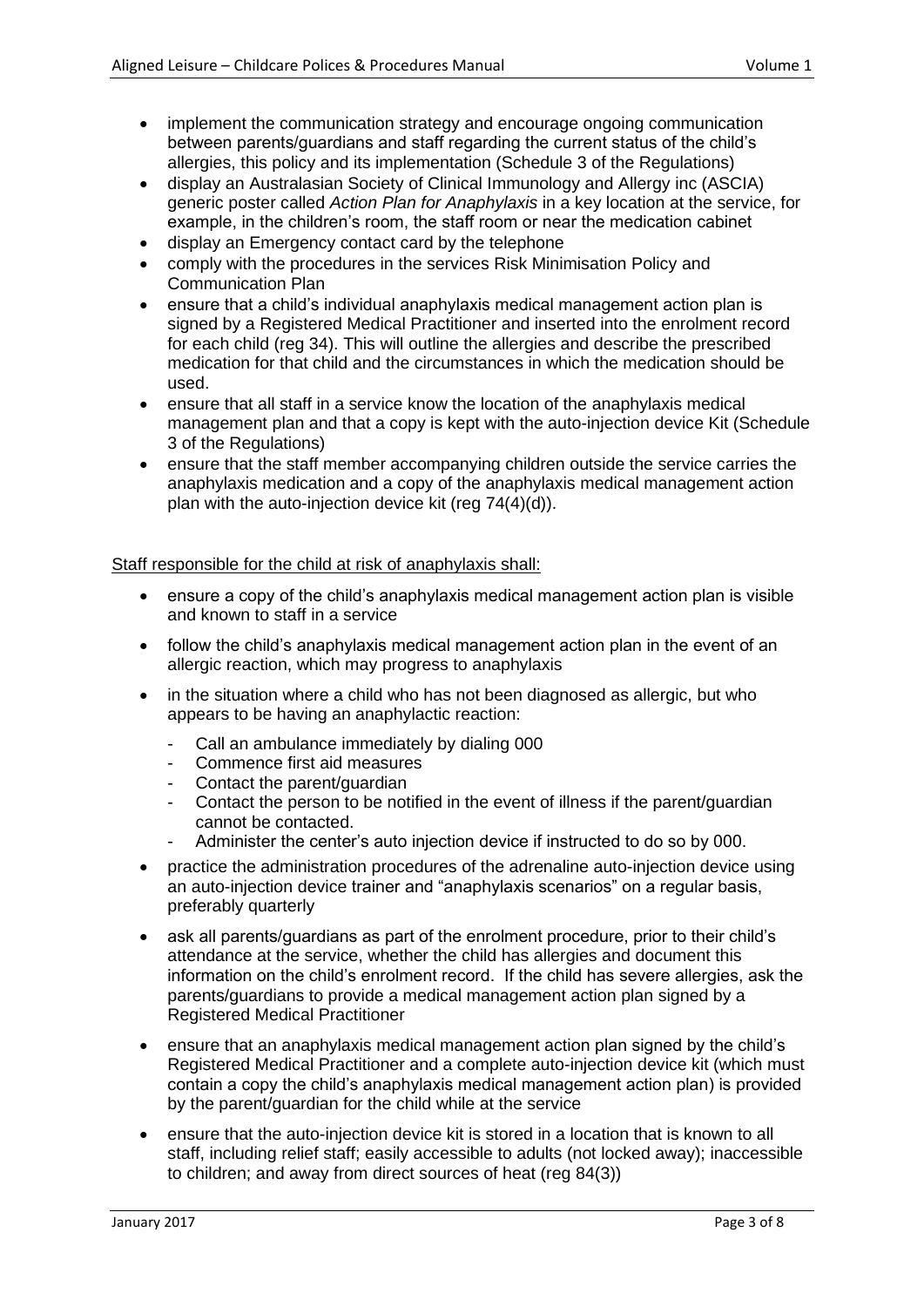- ensure that the auto-injection device kit containing a copy of the anaphylaxis medical management action plan for each child at risk of anaphylaxis is carried by a staff member accompanying the child when the child is removed from the service e.g. on excursions that this child attends (r. 74(4)(d))
- regularly check the adrenaline auto-injection device expiry date. (The manufacturer will only guarantee the effectiveness of the adrenaline auto-injection device to the end of the nominated expiry month)
- provide information to the service community about resources and support for managing allergies and anaphylaxis
- comply with the procedures outlined in the services Risk Minimisation Plan

### Parents/guardians of children shall:

- inform staff at the children's service, either on enrolment or on diagnosis, of their child's allergies
- develop an anaphylaxis risk minimisation plan with service staff
- provide staff with an anaphylaxis medical management action plan signed by the Registered Medical Practitioner giving written consent to use the auto-injection device in line with this action plan
- provide staff with a complete auto-injection device kit
- regularly check the adrenaline auto-injection device expiry date
- assist staff by offering information and answering any questions regarding their child's allergies
- notify the staff of any changes to their child's allergy status and provide a new anaphylaxis action plan in accordance with these changes
- communicate all relevant information and concerns to staff, for example, any matter relating to the health of the child
- comply with the service's policy that no child who has been prescribed an adrenaline auto-injection device is permitted to attend the service or its programs without that device
- comply with the procedures outlined in the centers Risk Management Plan

### **Related documents:**

- Enrolment checklist for children at risk of anaphylaxis
- Sample Risk Minimisation Plan
- Brochure titled "Anaphylaxis a life threatening reaction", available through the Royal Children's Hospital, Department of Allergy
- Relevant service policies such as:
	- **Enrolment**
	- Illness and Emergency Care
	- Nutrition
	- Hygiene and Food Safety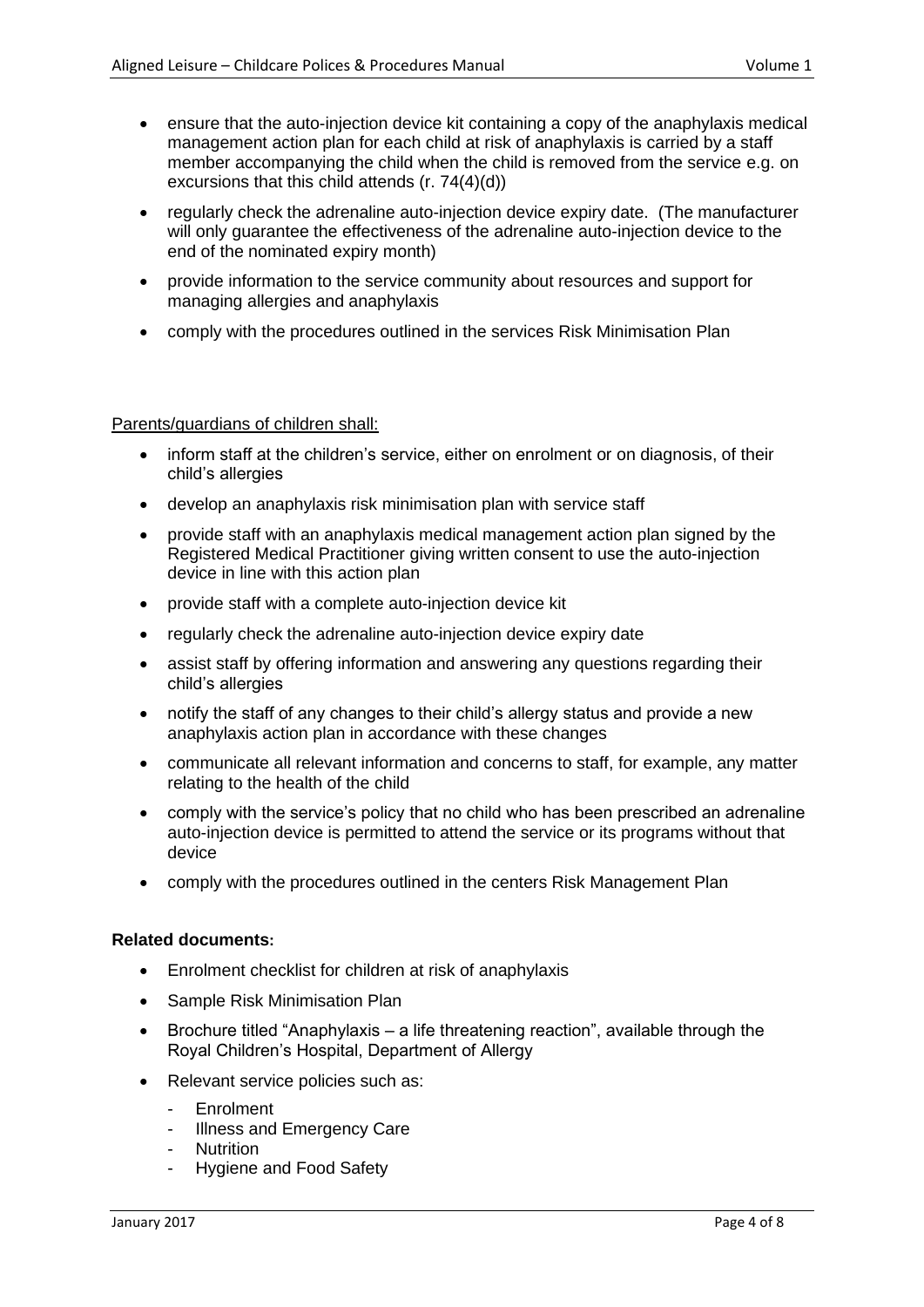- Asthma
- **Inclusion**
- Communication.

## **Definitions:**

*Allergen*: A substance that can cause an allergic reaction.

*Allergy*: An immune system response to something that the body has identified as an allergen. People genetically programmed to make an allergic response will make antibodies to particular allergens.

*Allergic reaction*: A reaction to an allergen. Common signs and symptoms include one or more of the following: hives, tingling feeling around the mouth, abdominal pain, vomiting and/or diarrhea, facial swelling, cough or wheeze, difficulty swallowing or breathing, loss of consciousness or collapse (child pale or floppy), or cessation of breathing.

*Ambulance contact card*: A card that the service has completed, which contains all the information that the Ambulance Service will request when phoned on 000. An example of this is the card that can be obtained from the Metropolitan Ambulance Service and once completed by the service it should be kept by the telephone from which the 000 phone call will be made.

*Anaphylaxis*: A severe, rapid and potentially fatal allergic reaction that involves the major body systems, particularly breathing or circulation systems.

*Anaphylaxis medical management action plan*: a medical management plan prepared and signed by a Registered Medical Practitioner providing the child's name and allergies, a photograph of the child and clear instructions on treating an anaphylactic episode. An example of this is the Australian Society of Clinical Immunology and Allergy (ASCIA) Action Plan.

*Anaphylaxis management training*: accredited anaphylaxis management training that has been recognised by the Secretary of the Department of Education and Early Childhood Development and includes strategies for anaphylaxis management, recognition of allergic reactions, risk minimisation strategies, emergency treatment and practice using a trainer adrenaline auto-injection device. Current courses that are accredited and recognised by the Secretary are:

▪ Course in First Aid Management of Anaphylaxis (22099VIC) or (22300VIC)

*Adrenaline auto-injection device:* A device containing a single dose of adrenaline, delivered via a spring-activated needle, which is concealed until administered.

*EpiPen*® : This is one form of an auto-injection device containing a single dose of adrenaline, delivered via a spring-activated needle, which is concealed until administered. Two strengths are available, an EpiPen® and an EpiPen Jr®, and are prescribed according to the child's weight. The EpiPen Jr® is recommended for a child weighing 10-20kg. An EpiPen<sup>®</sup> is recommended for use when a child is in excess of 20kg.

*Anapen®* is another adrenaline auto injection device containing a single dose of adrenaline, recently introduced to the Australian market.

NB: The mechanism for delivery of the adrenaline in Anapen® is different to EpiPen®.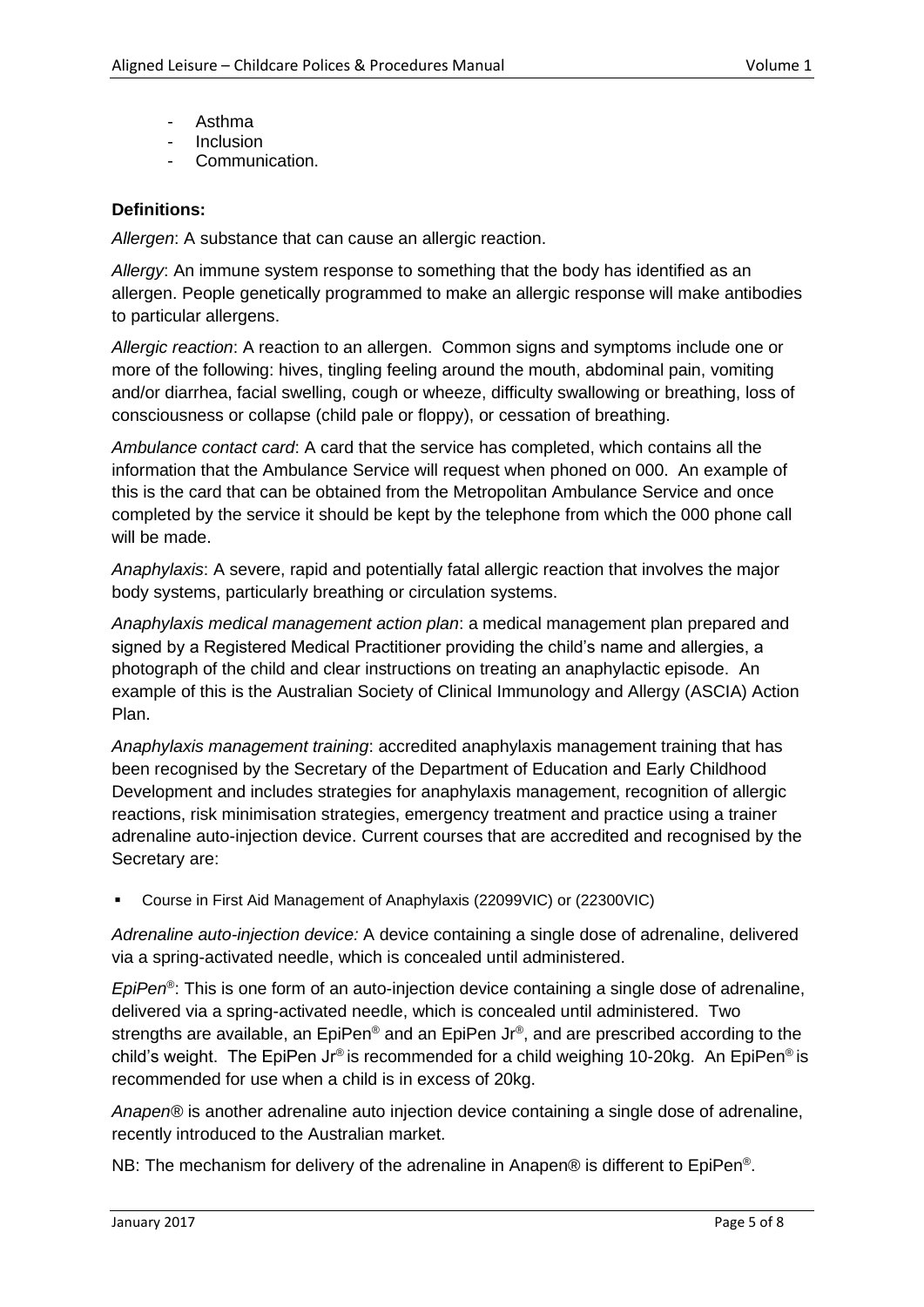*Adrenaline auto-injection device training*: training in the administration of adrenaline via an auto-injection device provided by allergy nurse educators or other qualified professionals such as doctors, first aid trainers, through accredited training or through the use of the selfpaced trainer CD ROM and trainer auto-injection device.

*Children at risk of anaphylaxis*: those children whose allergies have been medically diagnosed and who are at risk of anaphylaxis.

*Auto-injection device kit*: An insulated container, for example an insulated lunch pack containing a current adrenaline auto-injection device, a copy of the child's anaphylaxis medical management action plan, and telephone contact details for the child's parents/guardians, the doctor/medical service and the person to be notified in the event of a reaction if the parent/guardian cannot be contacted. If prescribed an antihistamine may be included in the kit. Auto-injection devices are stored away from direct heat.

*Intolerance*: Often confused with allergy, intolerance is a reproducible reaction to a substance that is not due to the immune system.

*No food sharing*: The practice where the child at risk of anaphylaxis eats only that food that is supplied or permitted by the parent/guardian, and does not share food with, or accept other food from any other person.

*Nominated staff member*: A staff member nominated to be the liaison between parents/guardians of a child at risk of anaphylaxis and the licensee. This person also checks the adrenaline auto-injection device is current, the auto-injection device kit is complete and leads staff practice sessions after all staff have undertaken anaphylaxis management training.

*Communication plan:* A plan that forms part of the policy outlining how the service will communicate with parents and staff in relation to the policy and how parents and staff will be informed about risk minimisation plans and emergency procedures when a child diagnosed at risk of anaphylaxis is enrolled in the service.

*Risk minimisation*: The implementation of a range of strategies to reduce the risk of an allergic reaction including removing, as far as is practicable, the major sources of the allergen from the service, educating parents and children about food allergies and washing hands after meals.

*Risk minimisation plan*: A plan specific to the service that specifies each child's allergies, the ways that each child at risk of anaphylaxis could be accidentally exposed to the allergen while in the care of the service, practical strategies to minimise those risks, and who is responsible for implementing the strategies. The risk minimisation plan should be developed by families of children at risk of anaphylaxis and staff at the service and should be reviewed at least annually, but always upon the enrolment or diagnosis of each child who is at risk of anaphylaxis. A sample risk minimisation plan is outlined in Schedule 3 of this document.

*Service community*: all adults who are connected to the children's service.

*Treat box*: A container provided by the parent/guardian that contains treats, for example, foods which are safe for the child at risk of anaphylaxis and used at parties when other children are having their treats. Non-food rewards, for example stickers, stamps and so on are to be encouraged for all children as one strategy to help reduce the risk of an allergic reaction.